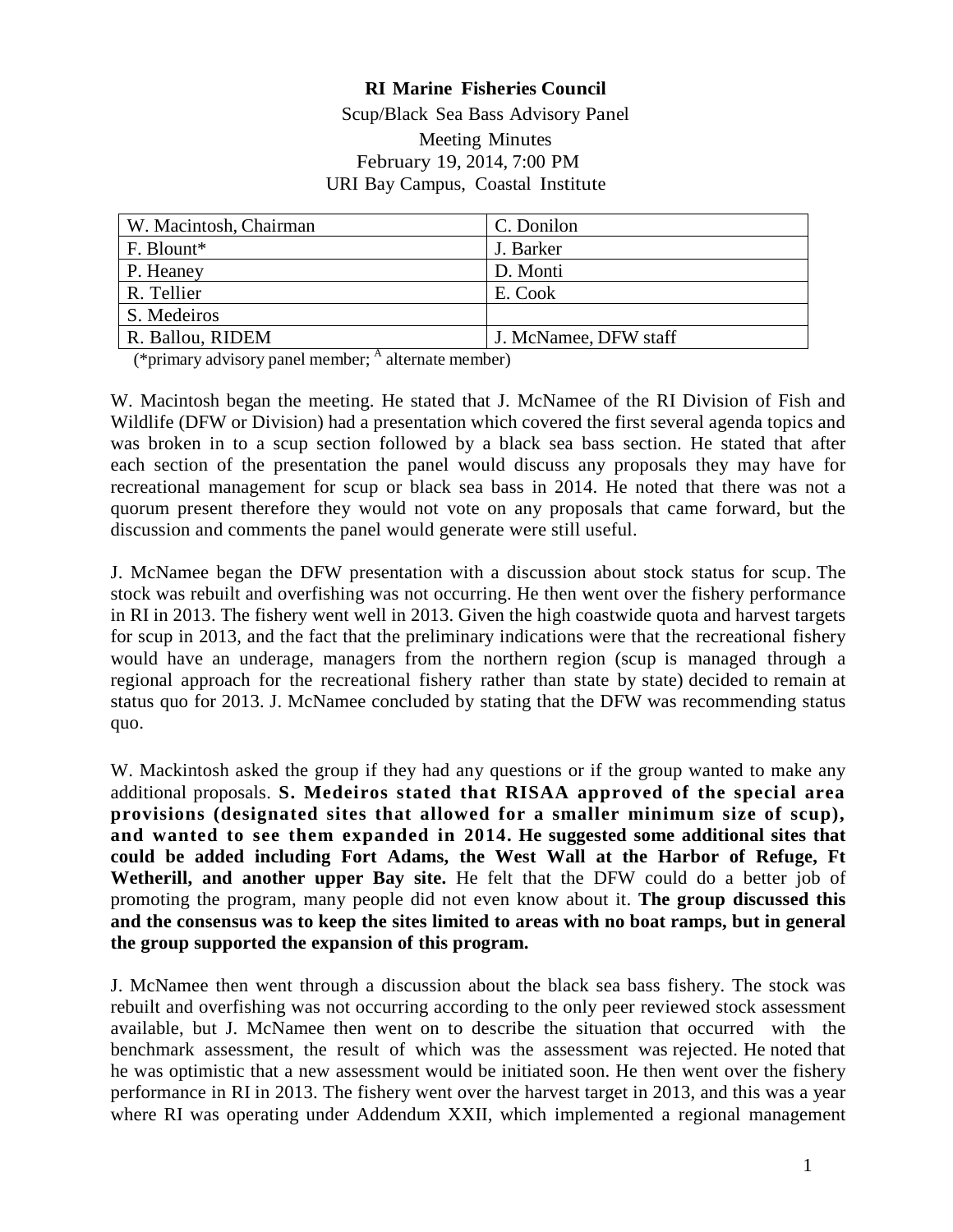plan. The fishery exceeded the target by roughly 3.2%, and therefore this was the potential reduction that would be needed. J. McNamee stated that there was currently an ASMFC Addendum out for public comment and this Addendum was seeking to set up either a state by state or regional option for black sea bass management in 2014, similar to what was in place for 2013. J. McNamee concluded by stating that the DFW would approve any option that remained within the reduction strategy as developed by ASMFC, but depended on the approach taken by the management board, i.e. regional or state by state. He concluded by asking for the advisory panel advice on how best to take reductions in this fishery.

W. Mackintosh went to the group for discussion. **In general, the panel preferred a later start date as opposed to ending the season early or decreasing the bag limit. The group went so far as to say they were opposed to the early closure, because this was a very valuable time of the year for charter boats fishing for black sea bass.**

W. Mackintosh adjourned the meeting.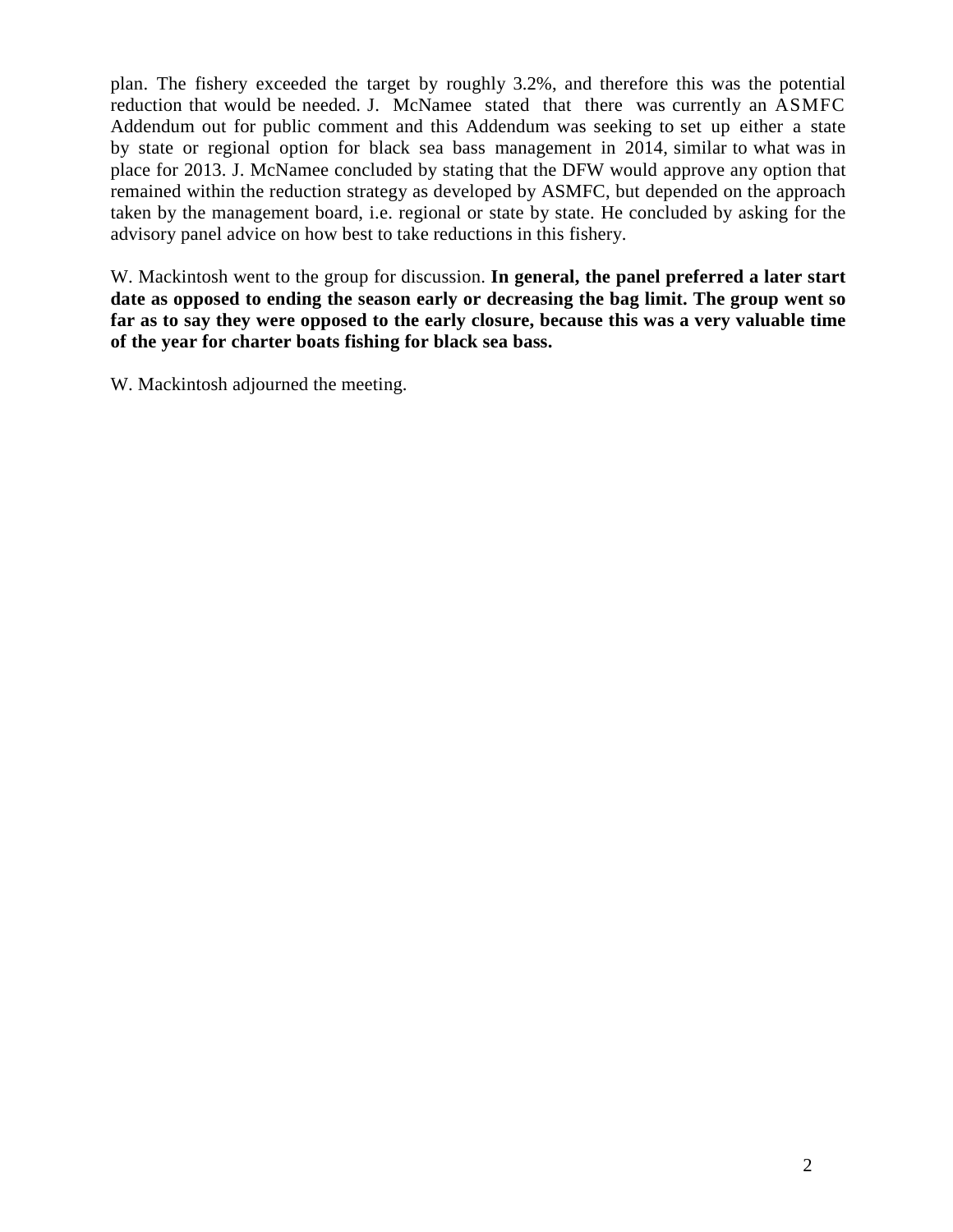# **Summary of the Rhode Island Recreational Scup and Black Sea Bass Fisheries**

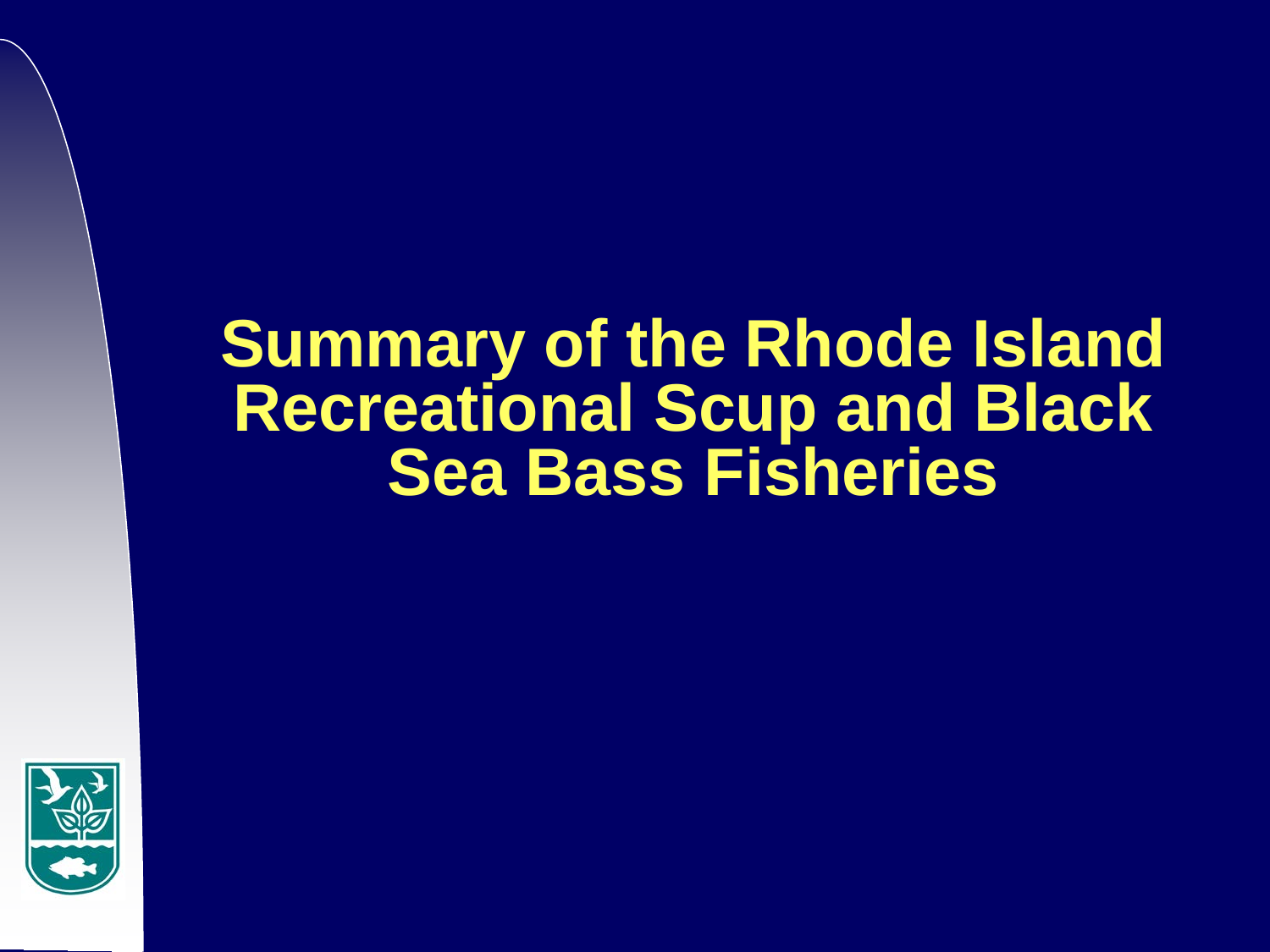# **Recreational Harvest - Scup**



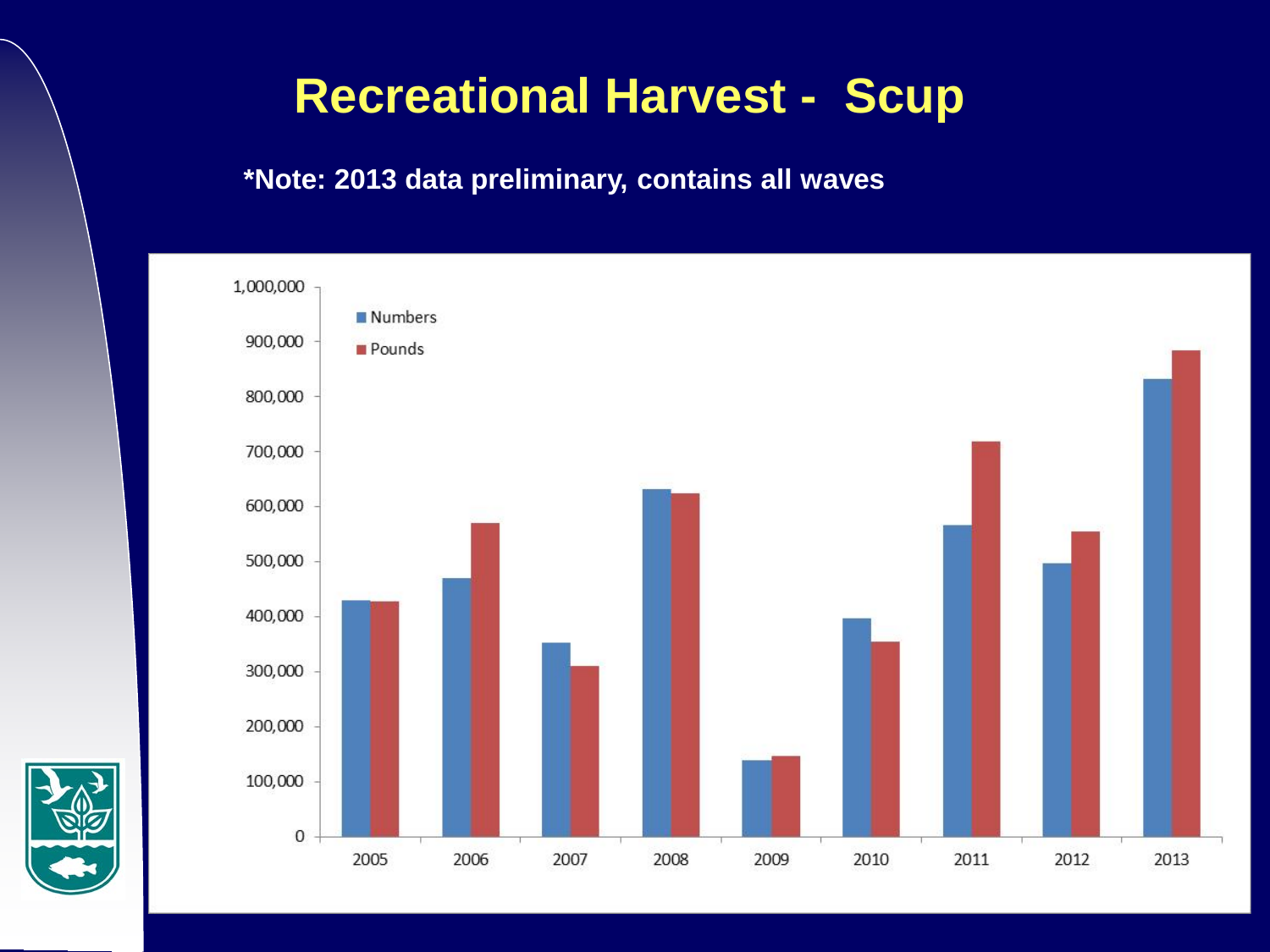# **Recreational Harvest By Wave - Scup**



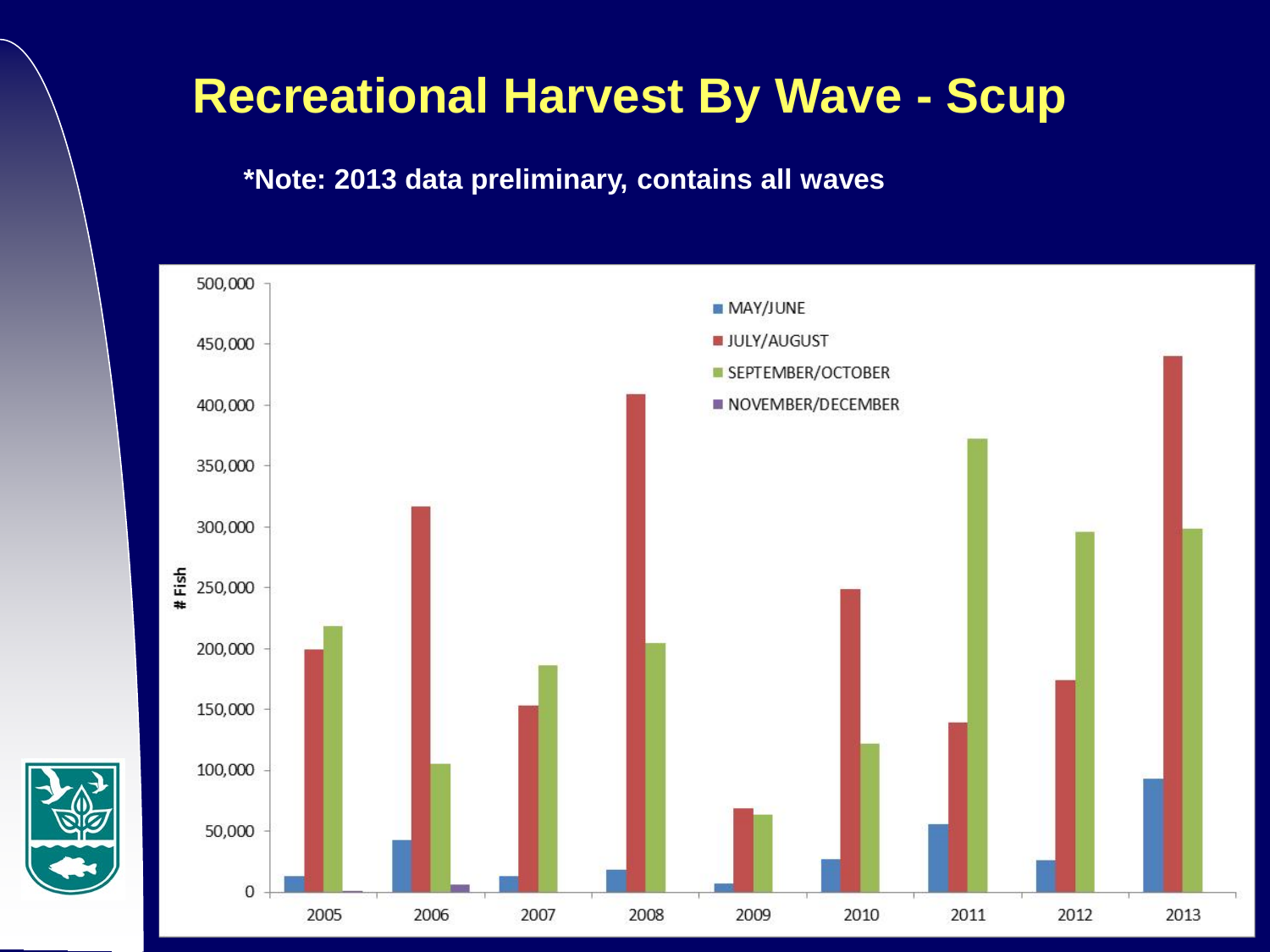# **Recreational Harvest By Mode - Scup**

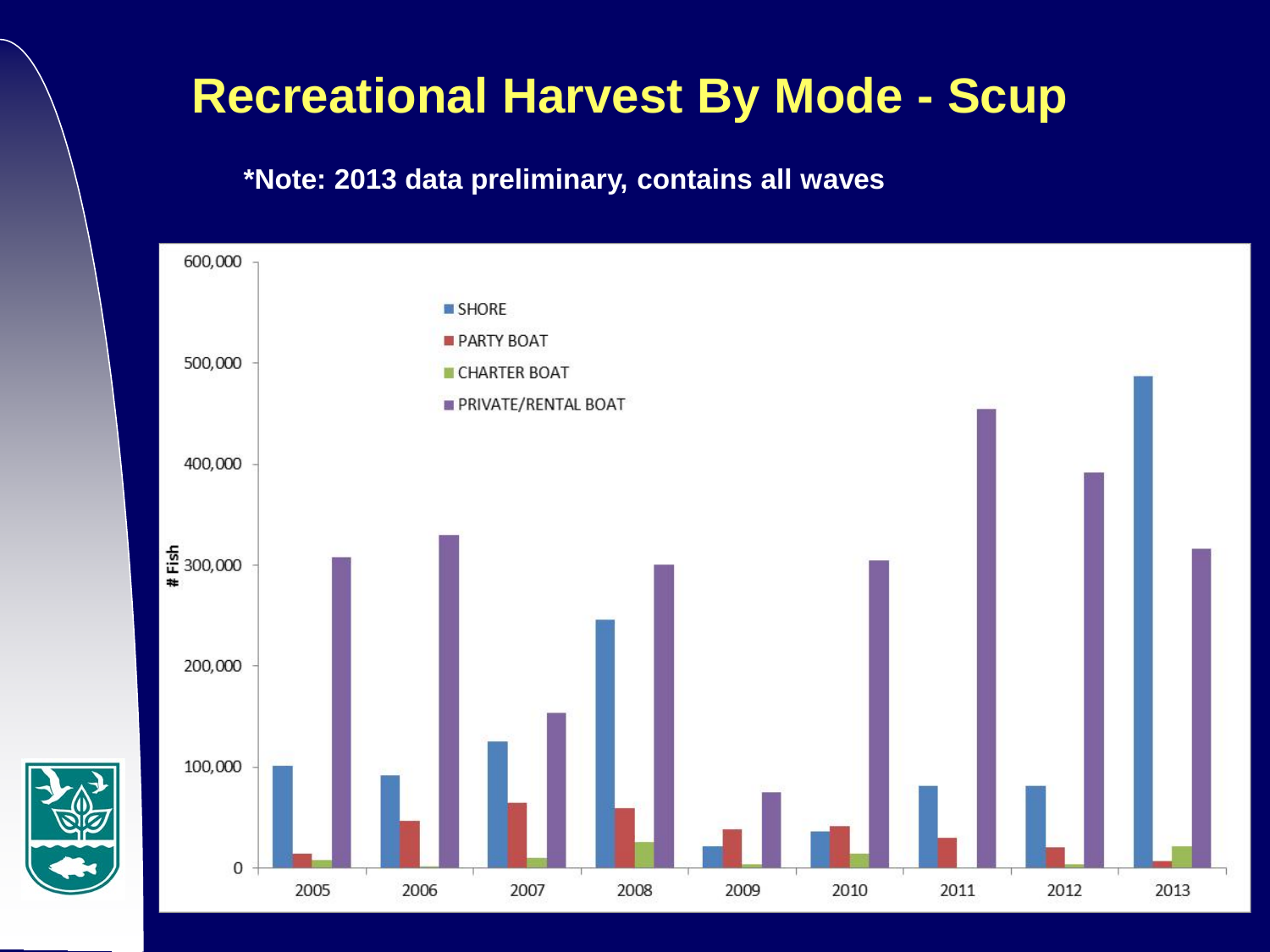# **Rhode Island Recreational Fishery Performance - Scup**

- **Landings and targets are analyzed on a regional basis in the scup fishery. Our region is MA – NY**
- **The landings target for 2013 for this region was 6,781,019 fish**
- **Preliminary landings in 2013 for the region are 4,809,691 fish**
- **This is approximately a 29% underage**

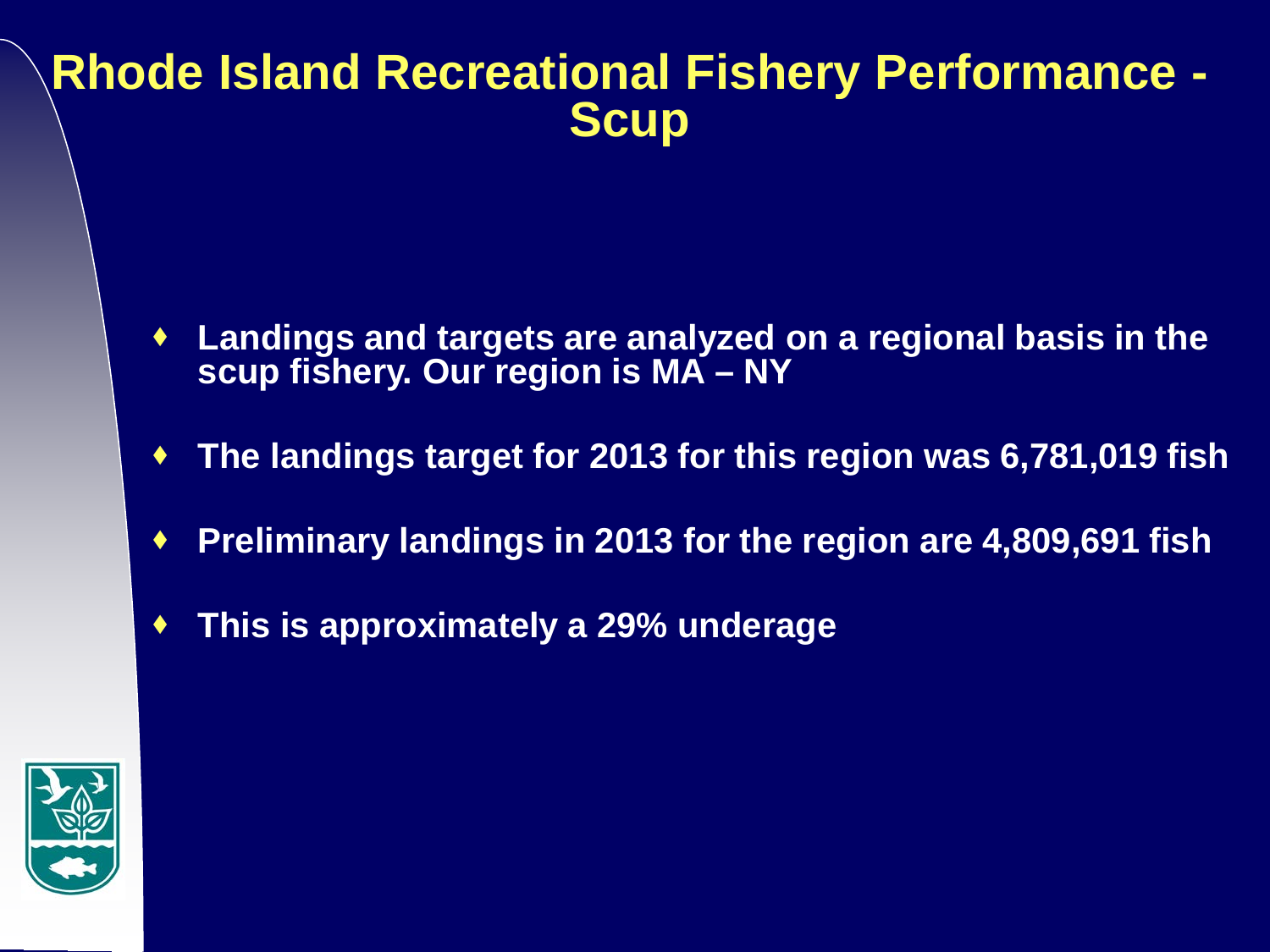# **Stock Status - Scup**

- **There was no update done in 2013 for scup**
- **The fishing mortality rate estimated for 2011 is 0.034, which is below the fishing mortality threshold reference point F40% (0.177).**
- ◆ Spawning stock biomass was estimated to be 190,424 mt in 2011, **which is above the biomass target of 92,044 mt (SSB40%).**
- **The stock is considered rebuilt and the stock is not considered overfished and is not currently experiencing overfishing.**
- **Quotas and harvest targets were set through 2015:**
	- **2014 = 7.03 mlbs coastwide**
	- **2015 = 6.6 mlbs coastwide**

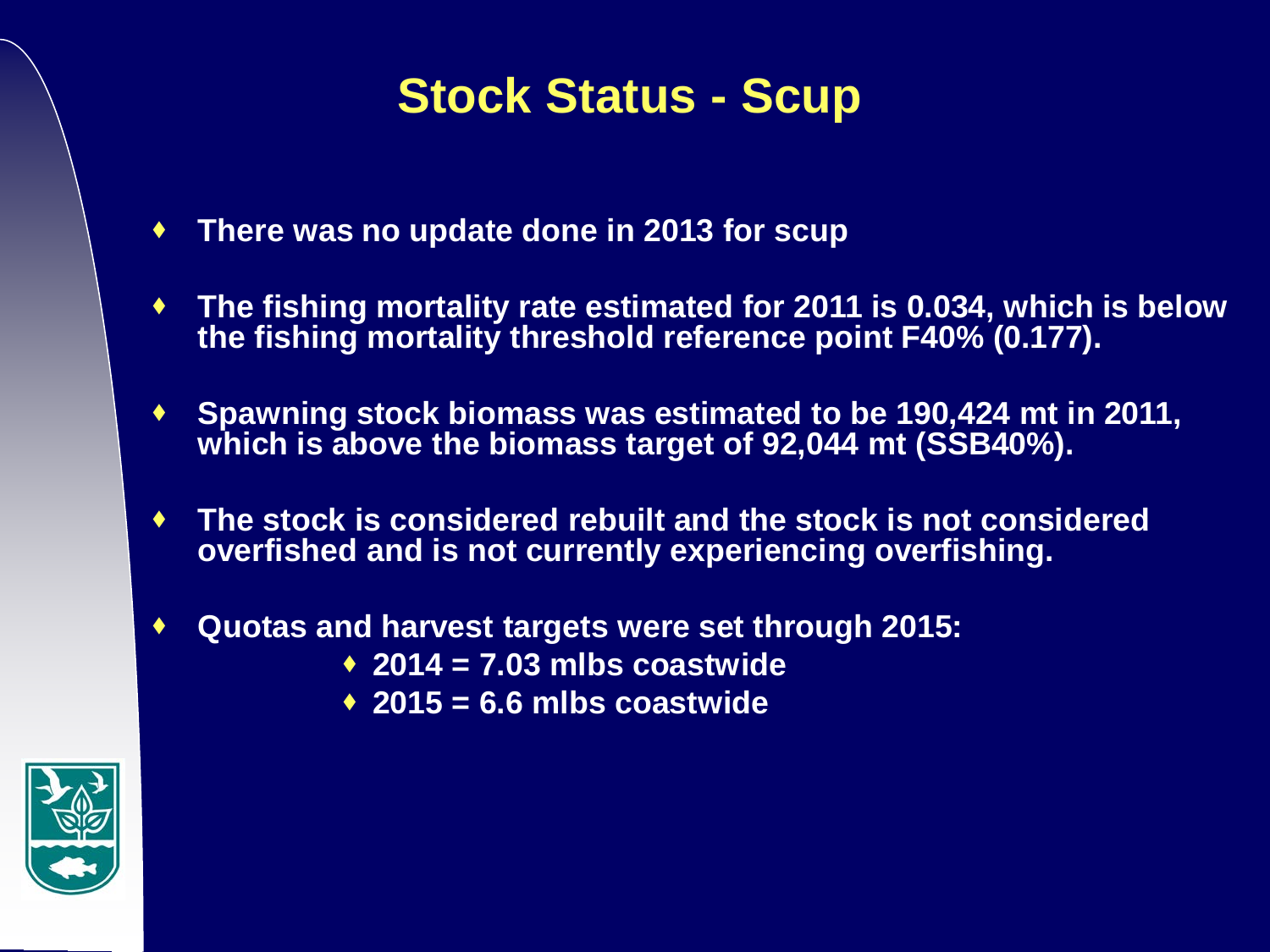# **2013 Rhode Island Scup Recreational Measures**

### **Party/Charter:**

- **Minimum size = 10"**
- **Season: May 1 – August 31 at 30 fish**
- **Season: September 1 – October 31 at 45 fish**
- **Season: November 1 – December 31 at 30 fish**

## **General category**

- **Minimum size = 10"**
- **Possession Limit of 30 fish**
- **Open Season: May 1 – December 31**

## **Special Area Provisions (India Pt, Conimicut Pt, Stonebridge)**

- **Minimum size = 9"**
- **Possession Limit of 30 fish**
- **Open Season: May 1 – December 31**

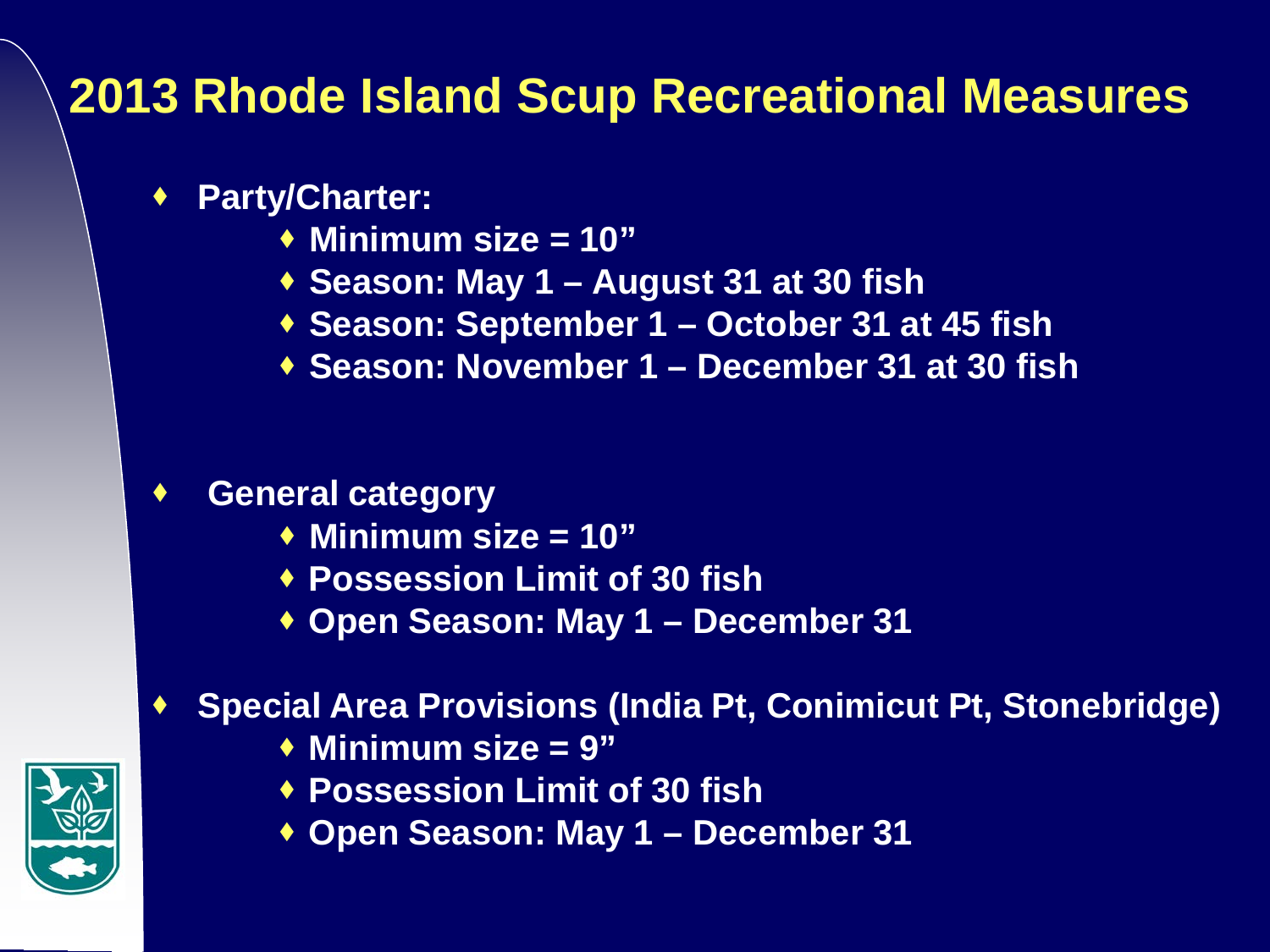# **Division of Fish and Wildlife Proposed Changes**

## **The RI Division of Fish and Wildlife will recommend an option derived collaboratively with the Northern Region partners of status quo for 2014**

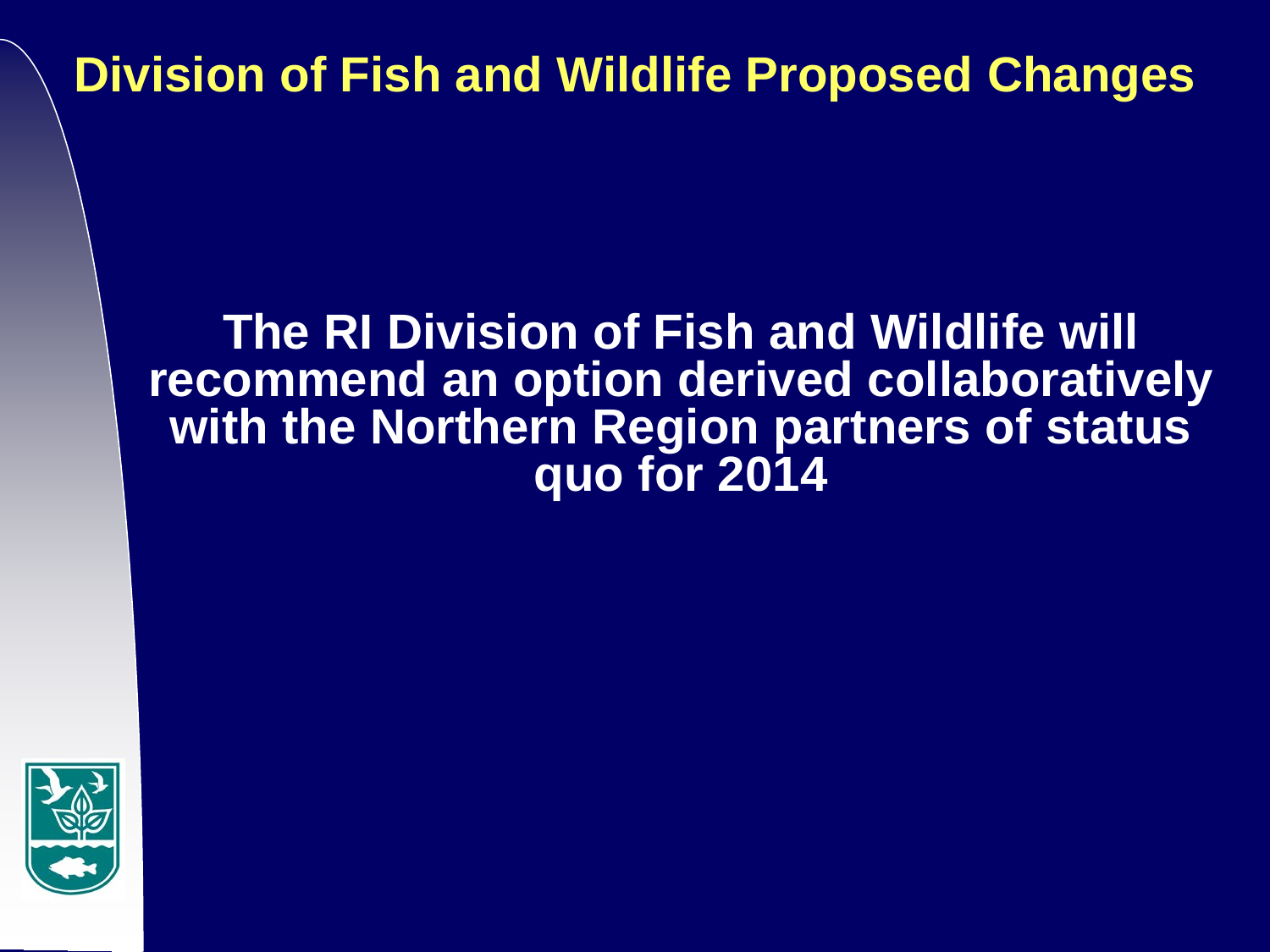# **Recreational Harvest - Black Sea Bass**



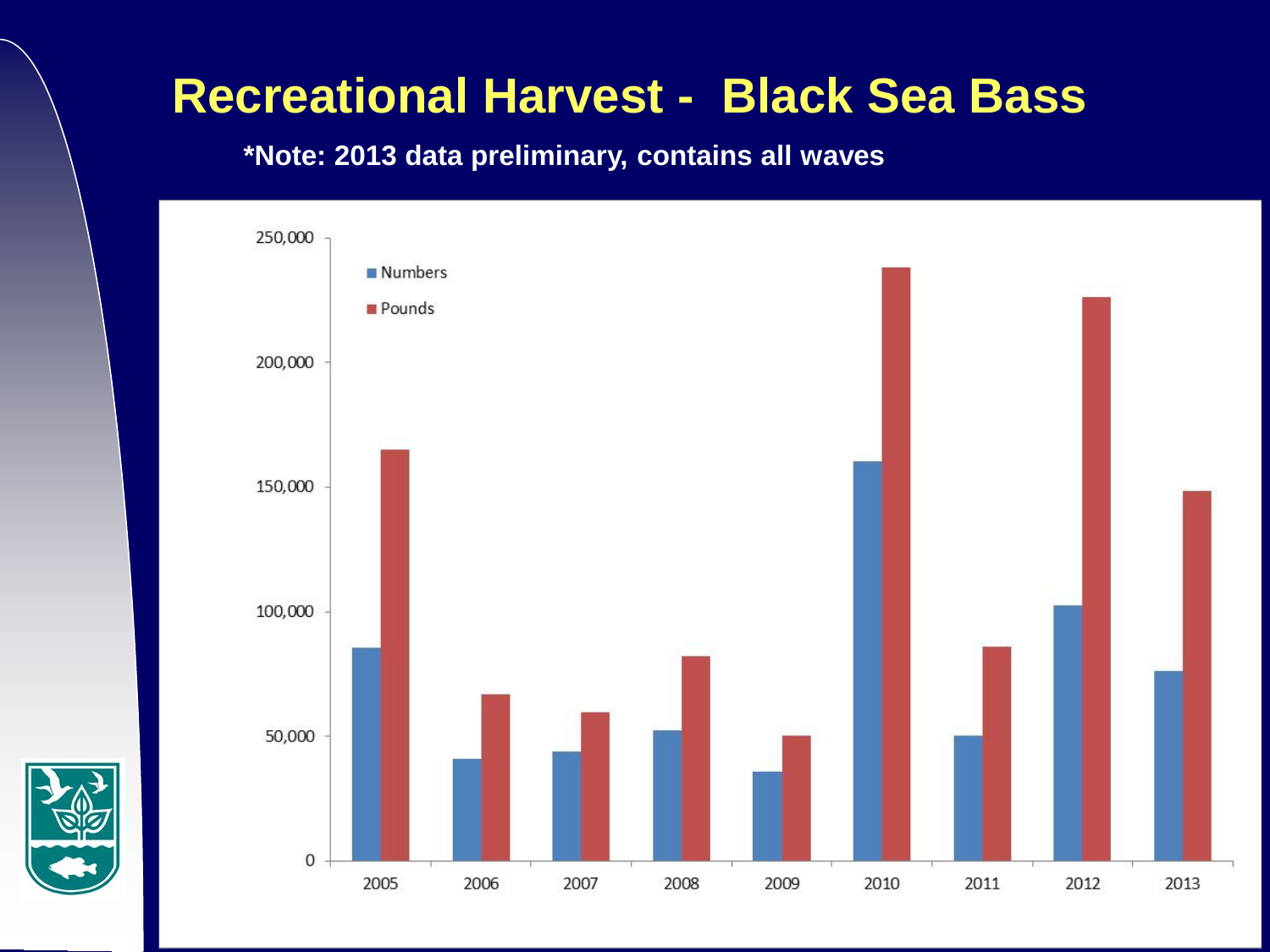# **Recreational Harvest By Wave – Black Sea Bass**

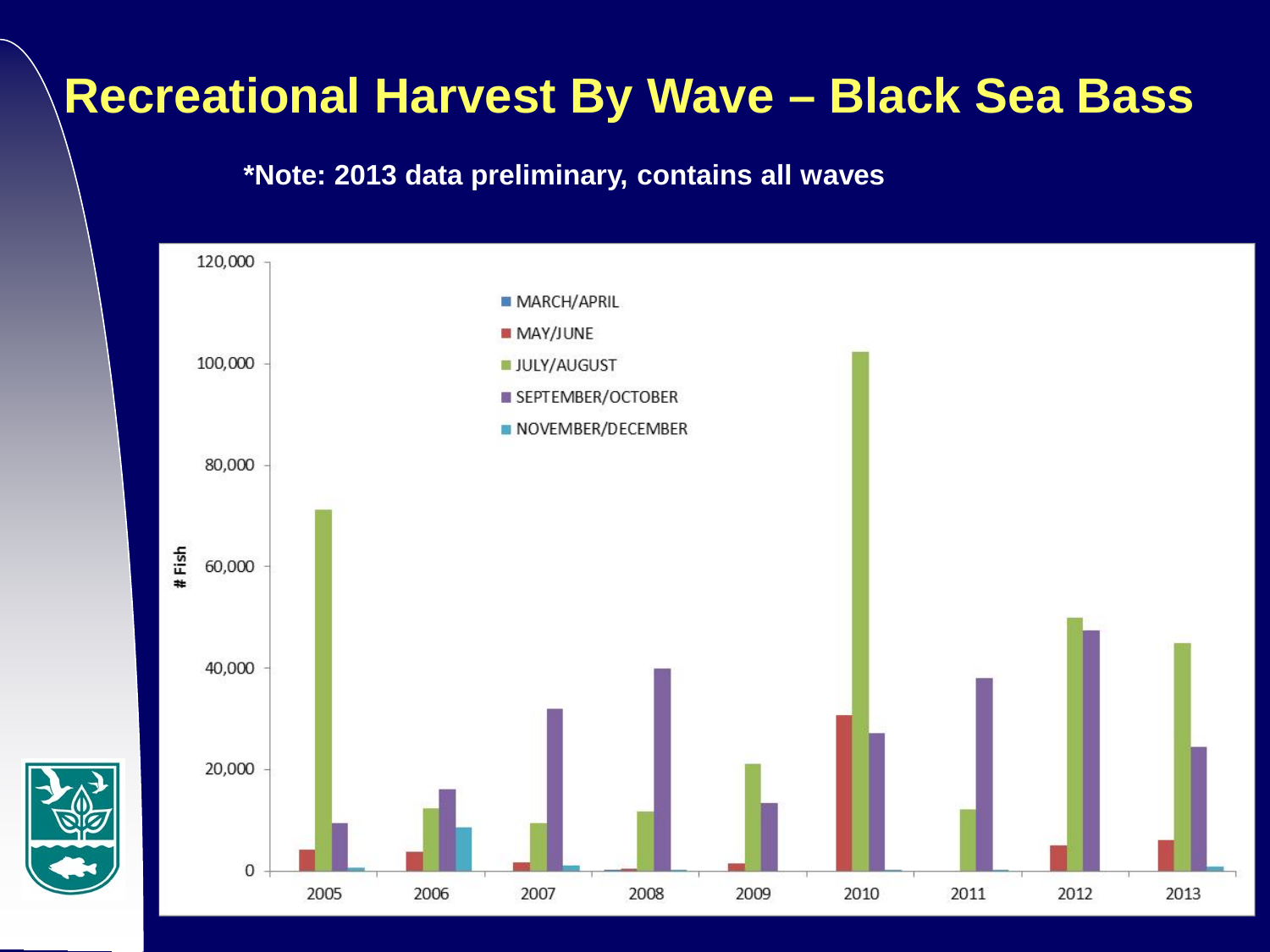# **Recreational Harvest By Mode – Black Sea Bass**

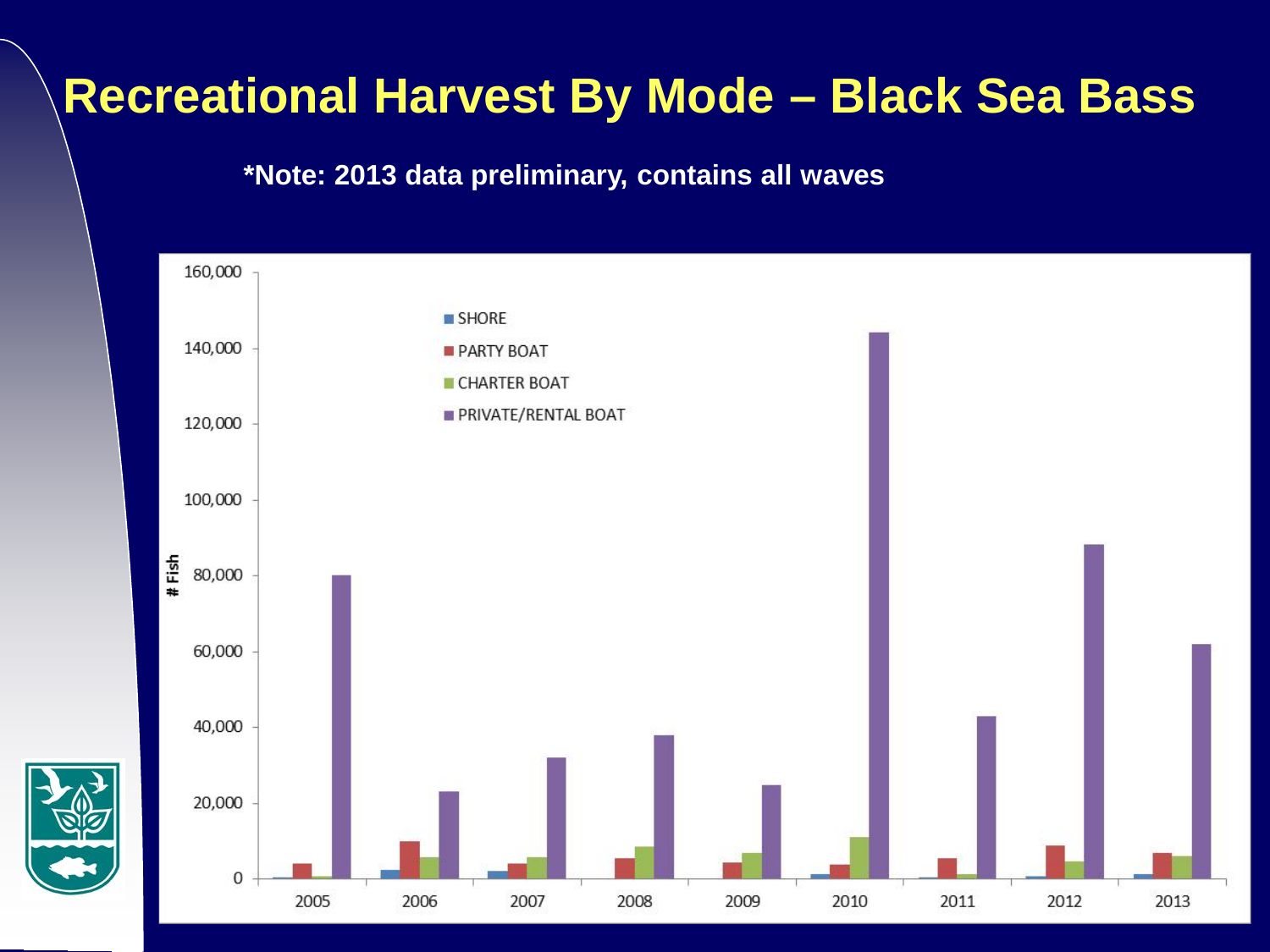# **Rhode Island Recreational Fishery Performance – Black Sea Bass**

- **Landings and targets were analyzed on a coastwide basis in the recreational Black Sea Bass fishery until 2011**
- **The landings had been at or under harvest targets since 2002 until 2009, where the harvest target was exceeded by 104%**
- **Addendum XXI set forth state-by-state measures allowing the southern states to remain at status quo regulations and allowing northern states to tailor their reductions in a way that best suited each individual state**
- **Similar Addenda have been in place since 2011 and will be in 2014 as well**



**RI will need to meet a 3.2% reduction in 2014**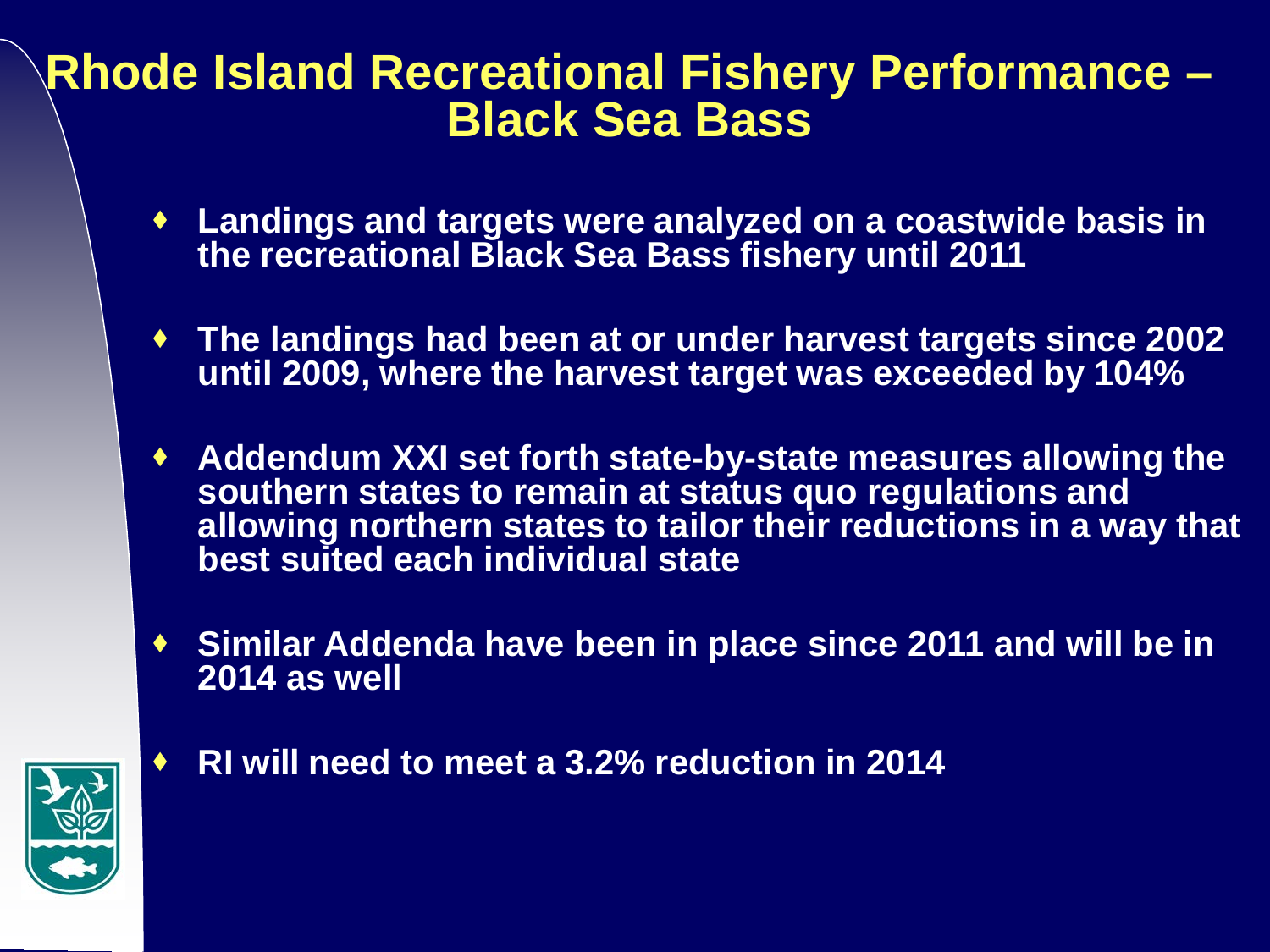# **Stock Status – Black Sea Bass**

- **The current spawning stock size is at or above the biomass goal based on both assessment models.**
- **Because of the rejection of the benchmark assessment, and the fact that the peer review panel did not have time to review the updated SCALE model, the stock assessment defaults back to the original SCALE configuration.**
- **Black sea bass was going to have an operational assessment performed on it in 2013, but at the meeting it was deemed unnecessary given the likelihood that SSC would not accept results**
- **Slated for a benchmark in 2014, but this will not occur unless new modeling approach is brought forward**

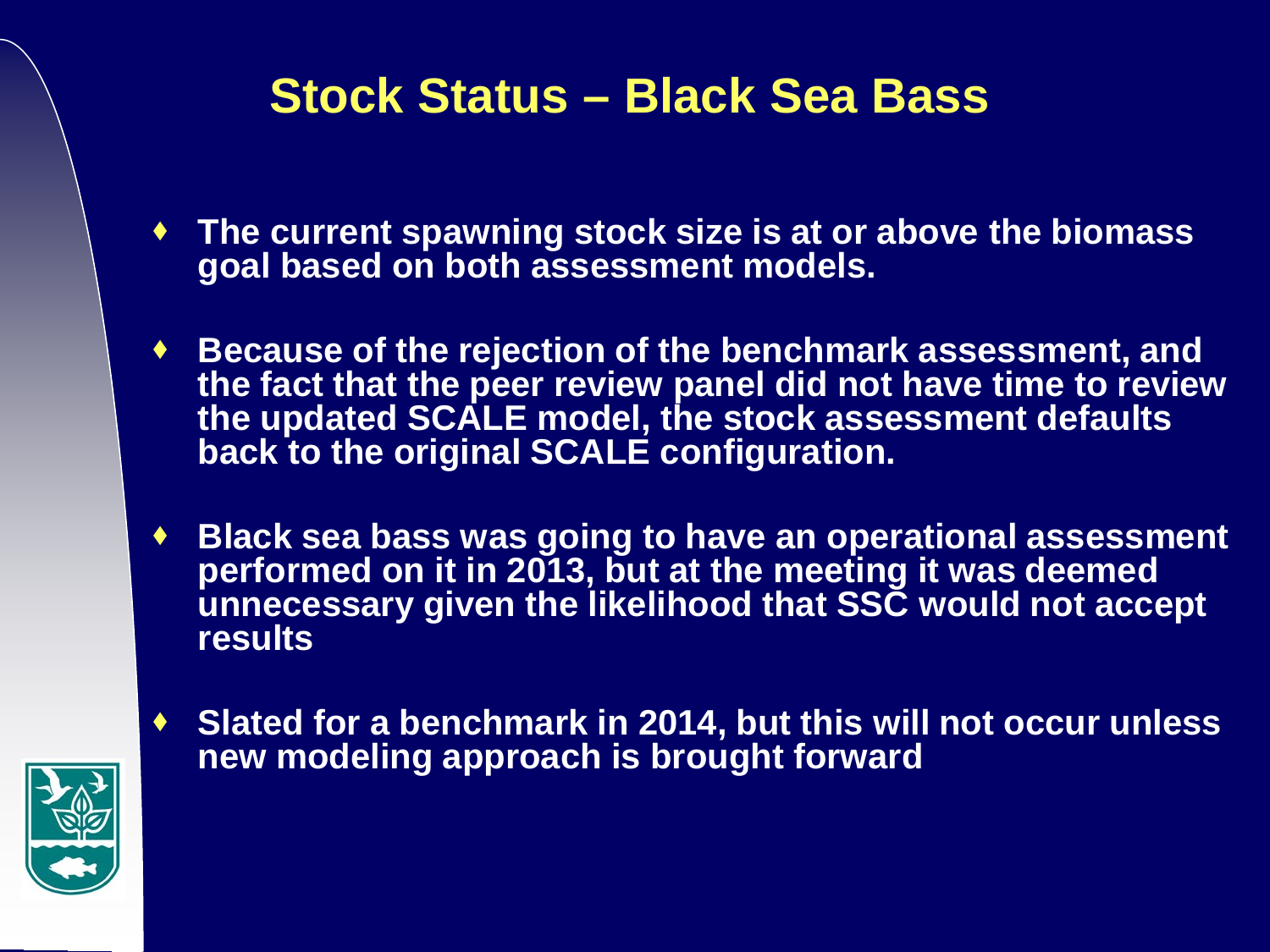## **2013 Rhode Island Black Sea Bass Recreational Measures**

**All Modes:**

- **Minimum size = 13"**
- ◆ Season:
	- **June 15 – August 31 at 3 fish**
	- **September 1 – December 31 at 7 fish**